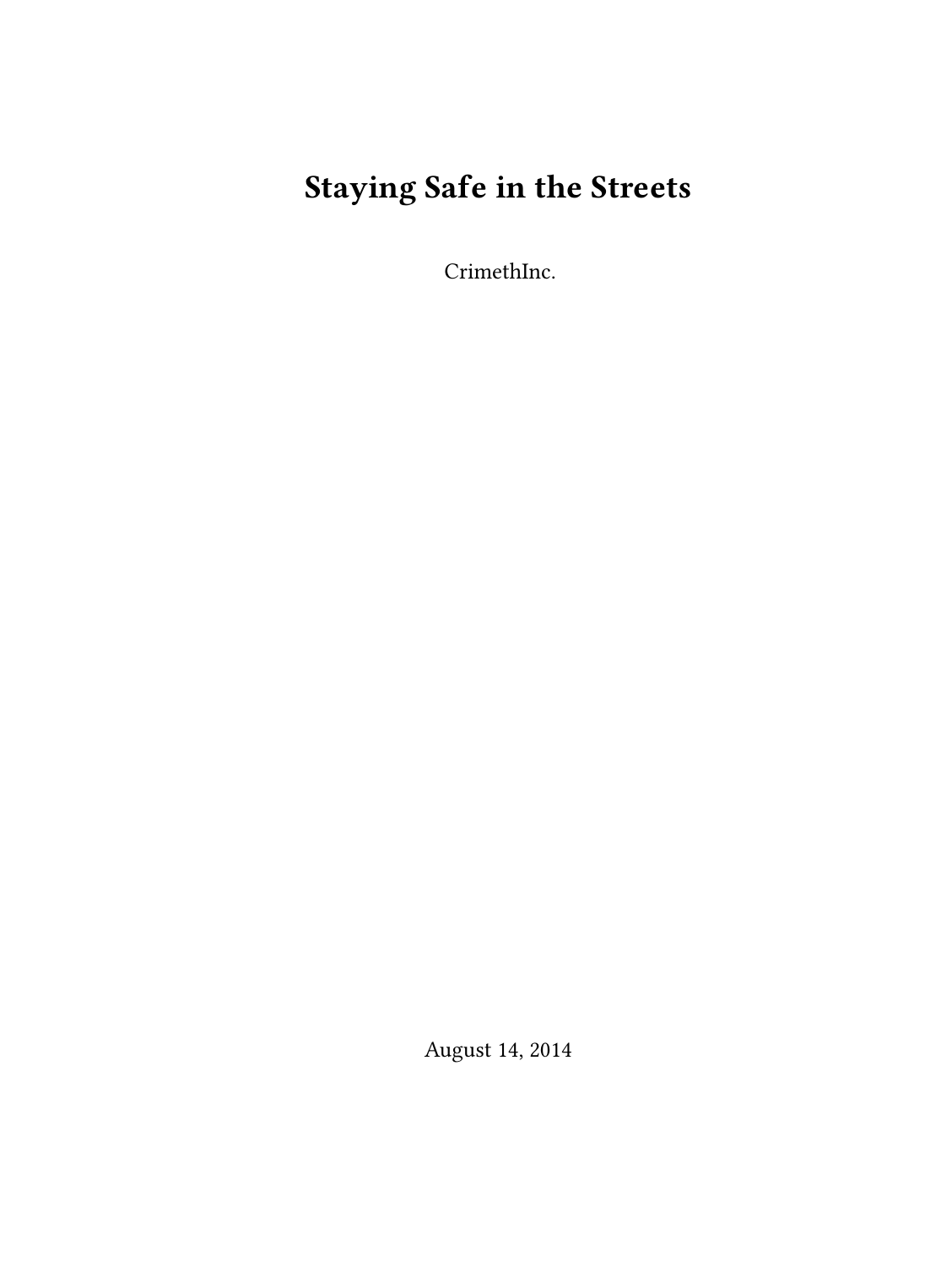## **Contents**

| Mask Up received a conservation of the set of the contract of the contract of the set of the set of the set of the set of the set of the set of the set of the set of the set of the set of the set of the set of the set of t |  |
|--------------------------------------------------------------------------------------------------------------------------------------------------------------------------------------------------------------------------------|--|
|                                                                                                                                                                                                                                |  |
|                                                                                                                                                                                                                                |  |
|                                                                                                                                                                                                                                |  |
|                                                                                                                                                                                                                                |  |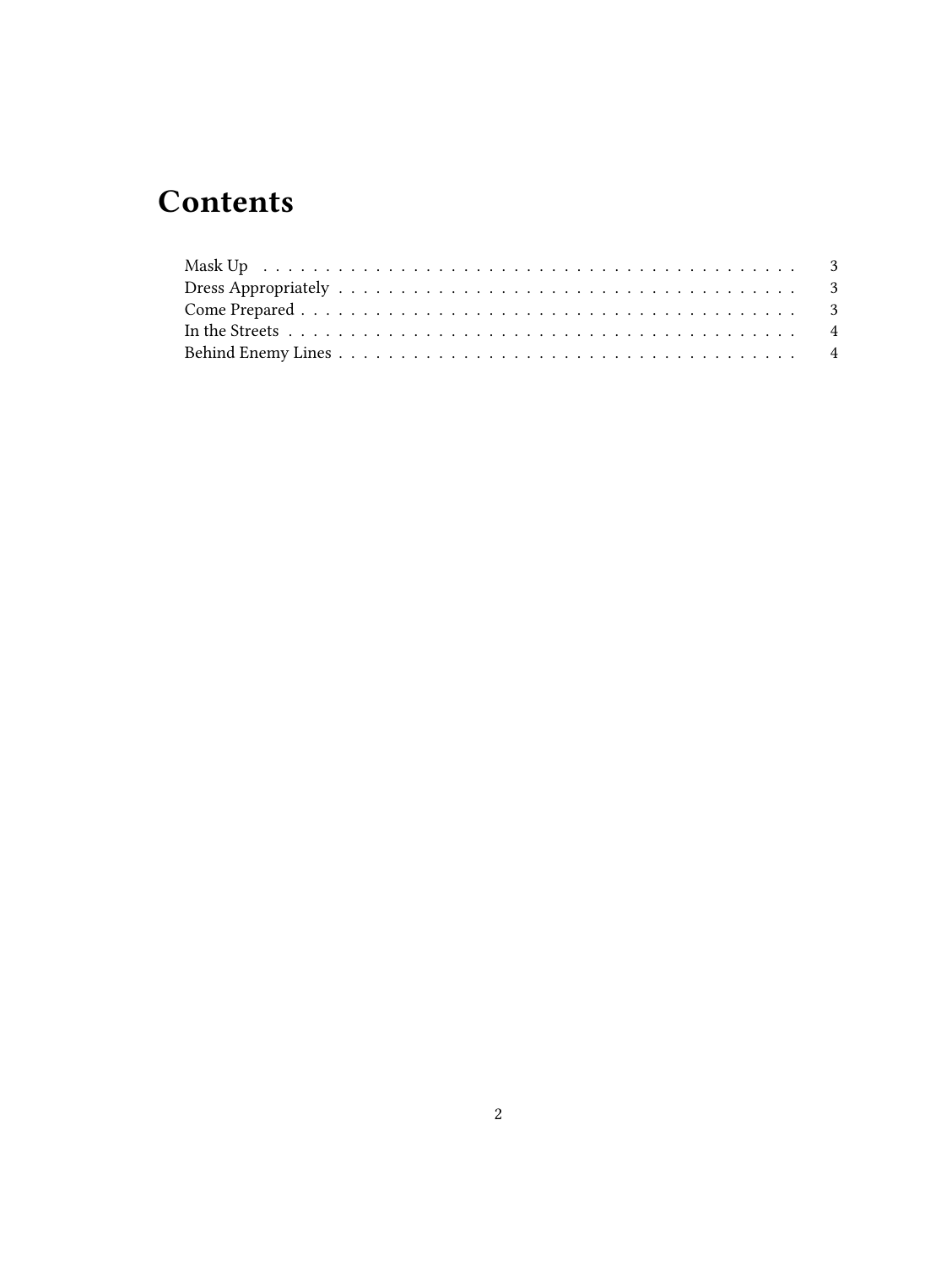In view of the ongoing police violence in Ferguson, Missouri, comrades have requested that we post some new material about how participants in protests can protect themselves in the streets. If you are participating in dangerous protests, especially if you are part of a group targeted by police violence, please take steps to minimize the likelihood that police and other repressive entities will be able to capture or identify you. You deserve to be safe and free!

Here is a handout that was circulated during the protests in Durham, North Carolina against the killing of Jesus "Chuy" Huerta in November 2013. You can read a collection of texts about those protests here.

In addition, here is a short guide to being prepared for public order situations such as those unfolding in Ferguson right now. Thank you for your courage, and good luck.

#### <span id="page-2-0"></span>**Mask Up**

People conceal their identities from police and media during demonstrations for many different reasons: school, employment, immigration status, Child Protective Services, right-wing vigilantes. This is important regardless of whether you intend to break the law. The more common we make this practice, the safer everyone can be. Together, we have tremendous power.

#### <span id="page-2-1"></span>**Dress Appropriately**

Bring multiple layers: one outfit to get into the area, another for the action, and something that will help you blend in when it's time to make your exit. Take out piercings; conceal tattoos. Some protesters wear identical clothing—black hooded sweatshirts, pants, and masks—in order to be indistinguishable. If you do this, make sure your clothes have no identifying features. Your shoes or backpack could also identify you.

If you wear a mask, put it on out of view of cameras or police and keep it on the whole time you're in action. Cover your hair completely. To a mask out of a T-shirt, stretch the neck hole across your eyes and tie the sleeves tight behind your head, with the rest of the shirt covering your head and shoulders. Police may target isolated masked individuals, so stay together until you reach a safe place to change clothes and disperse.

Goggles can protect your eyes from chemical weapons; sunglasses can make you less recognizable. Both are available in prescription form; beware contact lenses trapping chemical weapons against your eyes. A bandana soaked in apple cider vinegar may help you breathe if you are tear-gassed or pepper-sprayed. Wear cloth gloves; fingerprints stick to latex, and leather gloves leave their own fingerprint.

#### <span id="page-2-2"></span>**Come Prepared**

You could bring water, first-aid supplies, banners, flags, drums, whistles, a megaphone, a sound system, a sign that doubles as a shield, stickers, spray paint, flares, torches, Christmas tree ornaments filled with paint, firecrackers, a hammer, or a police scanner. Wipe down anything you might lose in the streets with alcohol ahead of time to get the prints off. Consider using a temporary phone instead of your usual one. Remember that your call history and text messages can be traced to you on any phone connected to your name; the police will certainly check these if they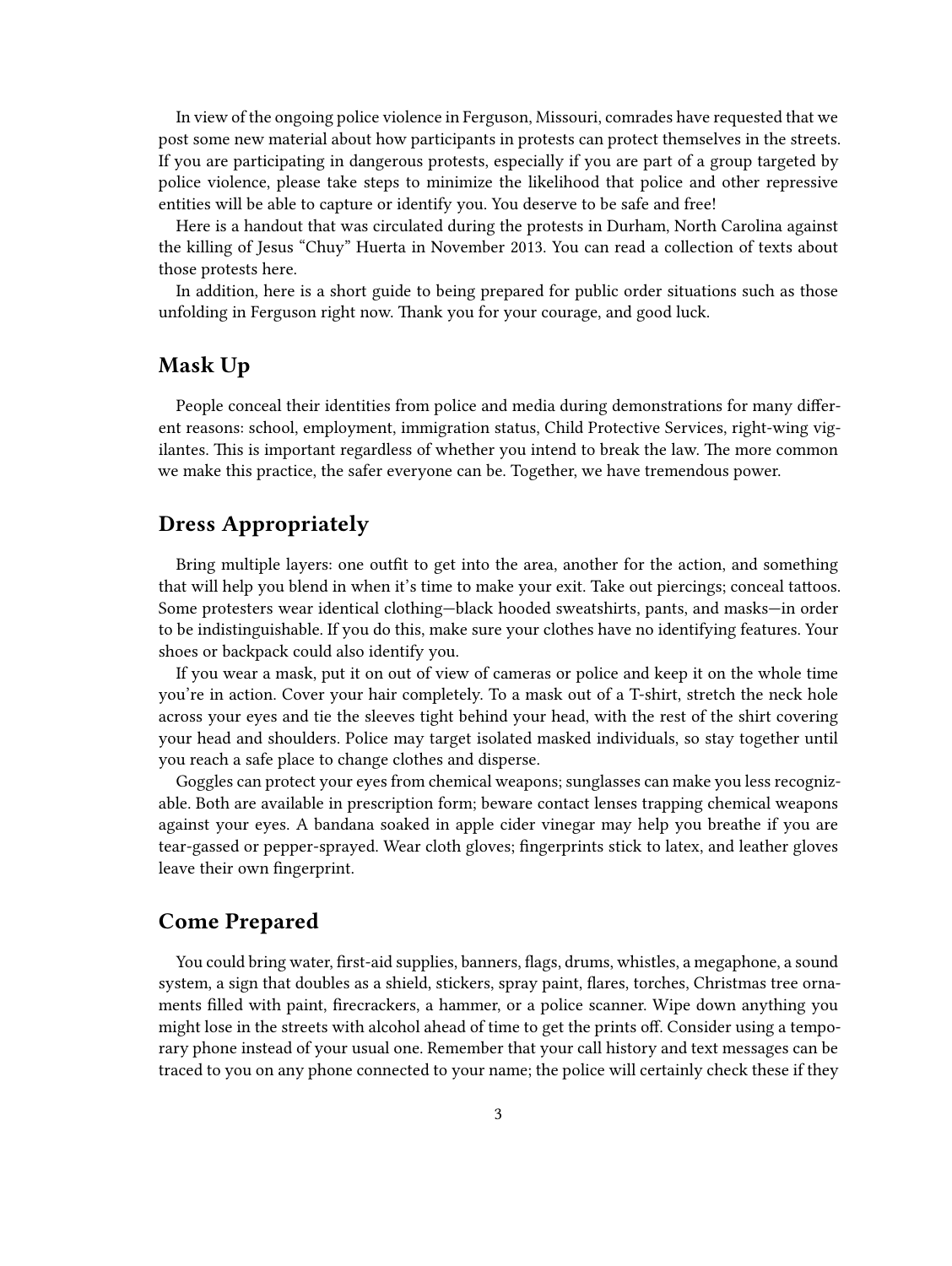capture you. Make sure you know a phone number to call if you are arrested or get separated from your friends and need help.

Stick with friends you trust using the buddy system. Talk ahead of time about what you want to do and how you will communicate. Case the area in advance for targets, materials, danger zones, and escape routes. Plan in advance how and where you can disperse.

#### <span id="page-3-0"></span>**In the Streets**

Stick together. Don't let the crowd get stretched out too far; carry messages between the front and back. Friends on bicycles can keep you updated on what's happening nearby.

Make it clear to the police as soon as they show up that they're not in charge. Your assertiveness and willingness to protect each other are your permit. Like other bullies, the slightest compromise will embolden them, but if they see that there is no way for them to take control, they may back off. Police will bluff and lie, but you may be able to predict their behavior by what they appear materially prepared to do.

Don't let officers enter the crowd. Hold banners up along the sides; link arms if you have to. If the police want to grab someone, get in the way. Keep moving so they don't get a chance to pen you in. If you see them blocking off a street ahead, move fast before they can surround and trap you. Keep them guessing. Quit while you're ahead.

#### <span id="page-3-1"></span>**Behind Enemy Lines**

If the police address you, ignore them unless they specify that you are being detained or arrested. If they seize you, don't resist unless you're sure you can escape; resisting can get you higher charges. If you are arrested, invoke your right to remain silent. Answer no questions beyond your name and address, no matter what they say. Never tell the police anything about other people, even if it seems insignificant.

Don't post anything on Facebook, Twitter, or any other site that you wouldn't show directly to the police. Don't brag about anything potentially incriminating, or describe others' actions. Only talk about what happened in a secure environment with people you trust.

The corporate media will repeat the lies of the police. Politicians will try to discredit you or get you to waste time in endless petitioning. Don't let them intimidate you or stunt your imagination; don't get sucked into a private grudge match with the authorities. Our power comes from our courage, our dreams, and the connections we build with other people.